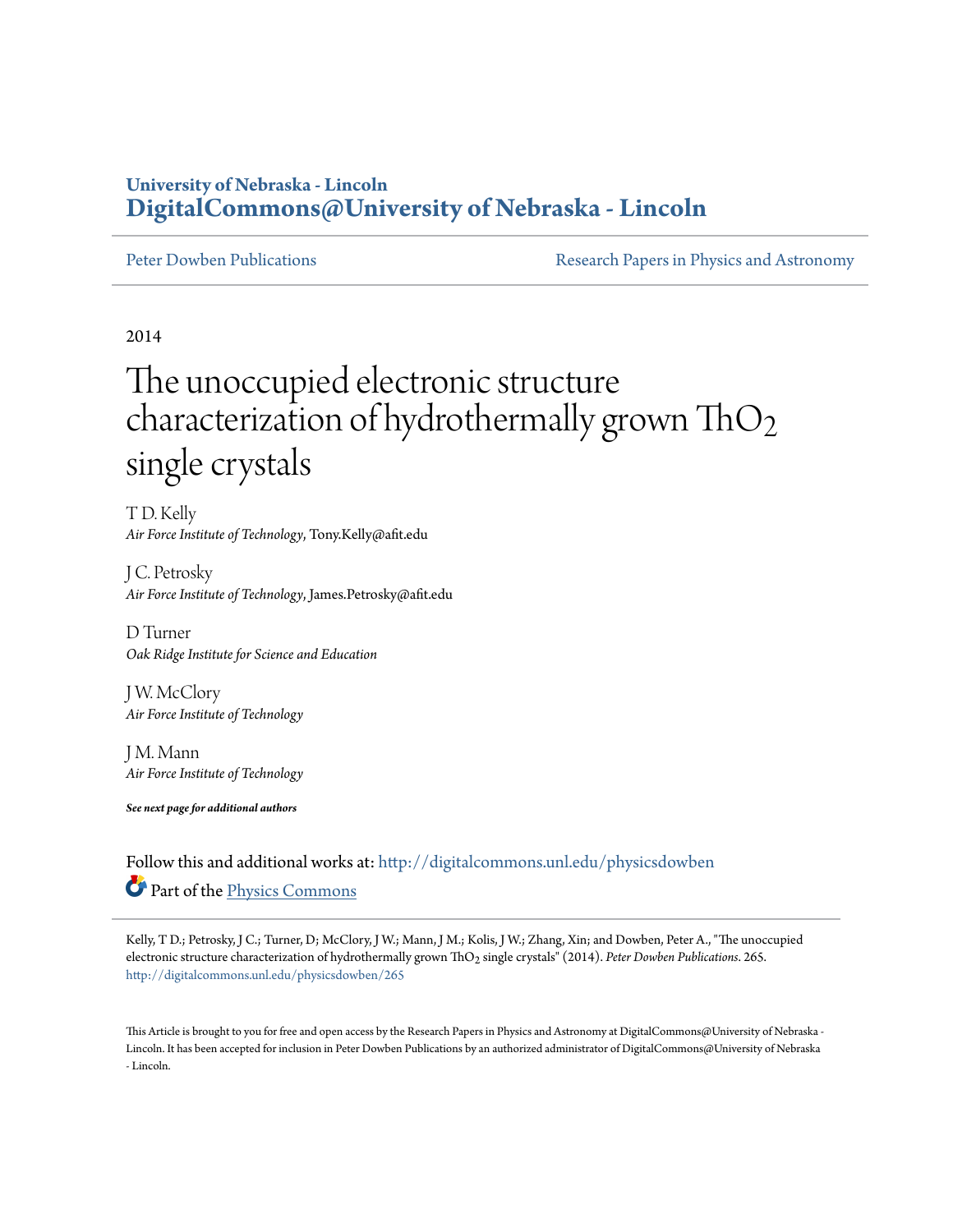### **Authors**

T D. Kelly, J C. Petrosky, D Turner, J W. McClory, J M. Mann, J W. Kolis, Xin Zhang, and Peter A. Dowben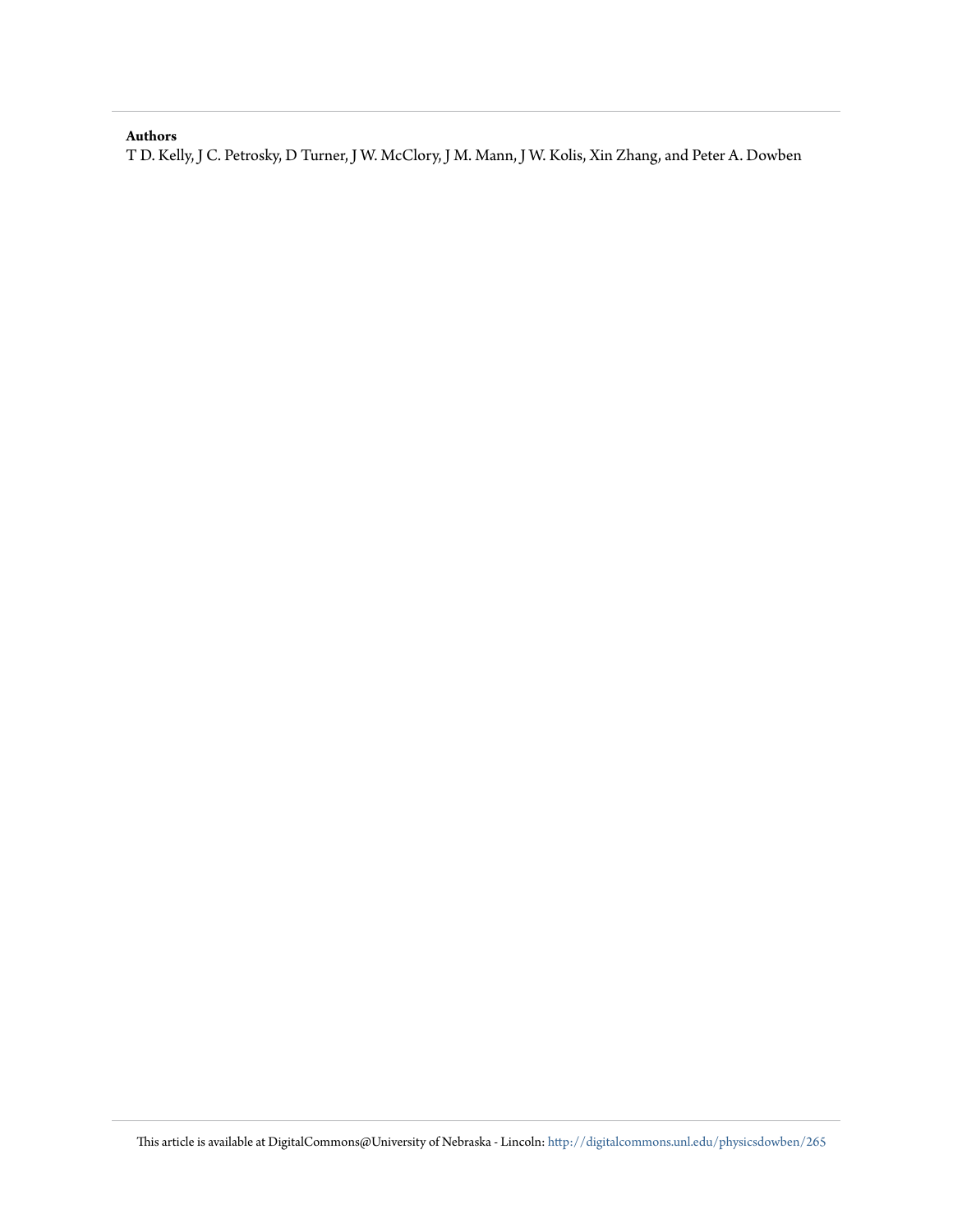## The unoccupied electronic structure characterization of hydrothermally grown ThO<sub>2</sub> single crystals



### T. D. Kelly\*', J. C. Petrosky\*'', D. Turner', J. W. McClory', J. M. Mann', J. W. Kolis<sup>4</sup>, Xin Zhang', and P. A. Dowben<sup>5</sup>

<sup>1</sup> Department of Engineering Physics, Air Force Institute of Technology, 2950 Hobson Way, WPAFB, OH 45433, USA  $^{2}$  Oek Ridge Institute for Seignee and Education 1200 Bothel Valley Road, Oek Ridge TN 37830, USA

<sup>2</sup> Oak Ridge Institute for Science and Education, 1299 Bethel Valley Road, Oak Ridge, TN 37830, USA

<sup>3</sup> Sensors Directorate, Air Force Research Laboratory, Wright-Patterson AFB, OH 45433, USA

<sup>4</sup> Department of Chemistry and Center for Optical Materials Science and Engineering Technologies (COMSET), Clemson University, Clemson, SC 29634-0973, USA

<sup>5</sup> Department of Physics and Astronomy, Theodore Jorgensen Hall, 855 North 16th Street, University of Nebraska-Lincoln, Lincoln, NE 68588-0299, USA

Received 18 November 2013, revised 18 December 2013, accepted 19 December 2013 Published online 6 January 2014

**Keywords** electronic properties, ThO<sub>2</sub>, photoemission, inverse photoemission, X-ray absorption near edge spectroscopy

\* Corresponding author: e-mail Tony.Kelly@afit.edu, Phone: +1 937 255 3636 ext 7300, Fax: +1 937 656 6000<br>\*\* e-mail James.Petrosky@afit.edu

1

Single crystals of thorium dioxide  $ThO<sub>2</sub>$ , grown by the hydrothermal growth technique, have been investigated by ultraviolet photoemission spectroscopy (UPS), inverse photoemission spectroscopy (IPES), and  $L_3$ ,  $M_3$ ,  $M_4$ , and  $M_5$  X-ray absorption near edge spectroscopy (XANES). The experimental band gap for large single crystals has been determined to be 6 eV to 7 eV, from UPS and IPES, in line with expecta tions. The combined UPS and IPES, place the Fermi level near the conduction band minimum, making these crystals n-type, with extensive band tailing, suggesting an optical gap in the region of 4.8 eV for excitations from occupied to unoccupied edge states. Hybridization between the Th 6d/5f bands with O 2p is strongly implicated.

© 2014 WILEY-VCH Verlag GmbH & Co. KGaA, Weinheim

**1 Introduction** It is often stated that Th has no 5f electrons and instead adopts the electronic configuration  $[Rn]6d^{2}7s^{2}$ . This is an extension of the idea that there are no occupied Th valence states when Th is a cation  $Th^{4+}$  in a compound such as  $ThO<sub>2</sub>$ . In this scheme, the valence maximum is dominated by O 2p character, as a result of the transfer of the outer Th  $6d^27s^2$  electrons to the O 2p bands below the valence band maximum (VBM). There exists, however, a body of literature that suggests hybridization between Th and  $O$  in Th $O_2$  which results in valence bands with Th 5f (and/or 6d) character mixing with the O 2p. This results in a fluorite structure that is not purely ionic and possesses some covalent properties.

Theory does tend to suggest hybridization of Th 5f (and/or 6d) with O 2p [1–4]. The manner in which the f-band is included does have a profound effect on the theoretical calculations. For example, a fixed f-band does not

result in hybridization [1]. However, resonant photoemission experiments do support hybridization [5].

Like most f systems, the extent of band itinerancy is central to understanding the degree of hybridization, even in the case of a wide band gap insulator like  $ThO<sub>2</sub>$ . The expectations regarding the  $ThO<sub>2</sub>$  band gap vary: theoretical calculations predict a band gap over an extensive range of 4.43 [6], 4.5 [2], 4.673 [4], 4.7 [2], 4.82 [3], 5.0 [5], and 6.9 eV [2]. Some of the variety in the calculated band gap depends upon the functional, e.g. in [2], the different functionals (LDA,  $LDA + U$ , and B3LYP) result in the different band gaps of 4.5 eV, 4.7 eV, and 6.9 eV, respectively. Experimental work suggest that the band gap is between 5.0 eV [5] and 6.0 eV [4, 6–8].

Obtaining  $ThO<sub>2</sub>$  single crystals by the hydrothermal technique opens a route to resolving questions regarding the electronic structure by enabling spectroscopic meas-

### **Wiley Online Library**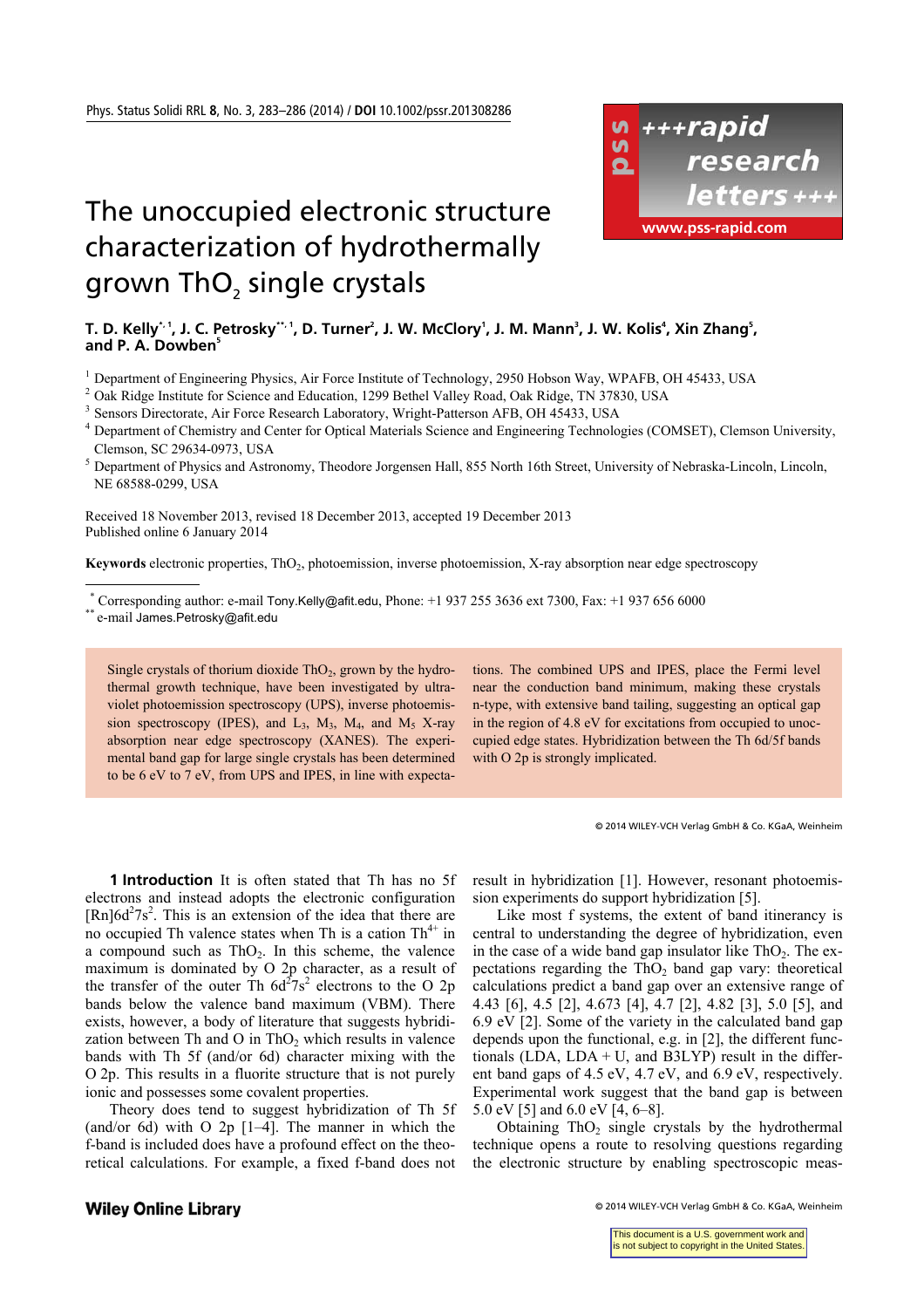

urements of both the occupied and unoccupied band structure. The work of [9, 10] indicates this growth process to be an excellent means of obtaining large single crystals of refractory oxides on the order of several mm. Starting with large single crystals of ThO<sub>2</sub>, on the order of  $9 \text{ mm}^2$  per face, the electronic structure in the region of the band gap has been probed. As reported here, the occupied and unoccupied band structure was investigated by ultraviolet photoemission spectroscopy and inverse photoemission spectroscopy then compared to X-ray absorption near edge spectroscopy.

**2 Methodology** The ThO<sub>2</sub> single crystals were synthesized in supercritical CsF mineralizer solutions. The crystal structure was confirmed by XRD and then through the rocking curves, oriented in the (200) direction, as found in other Ref. [9–12]. Before analysis, the crystals were cleaned using an organic solution of mixed crown ethers and picric acid. After cleaning, the crystals were baked in a vacuum desiccator for approximately 16 hours at 180 °C. Details related to the method are to be published elsewhere.

The X-ray absorption near edge spectroscopy (XANES) was measured at the Center for Advanced Microstructures and Devices (CAMD). Thorium L-edge XANES was collected on the wiggler double crystal monochromator (WDCM) beamline in fluorescence mode using a multichannel high purity Ge detector. Thorium M-edge XANES was collected in fluorescence mode on the DCM beamline using a single channel Si detector. All data were collected at room temperature. The XANES data were analyzed with the ATHENA software [13], as detailed elsewhere [14, 15].

XANES cannot be quantified in the same manner as extended absorption fine structure spectroscopy (EXAFS). However, an *ab initio* Green's functions analysis can be done via FEFF 9 code [16, 17], and the spectra can be compared to inverse photoemission, as both probe the unoccupied density of states (DOS). The FEFF 9 software uses a relativistic Green's functions formalism and realizes a self-consistent, real-space multiple scattering mechanism [16–19].

Ultraviolet photoemission spectroscopy (UPS) and inverse photoemission spectroscopy (IPES) experiments were conducted under ultrahigh vacuum conditions (10<sup>−</sup>10 Torr). The UPS technique was conducted using the He(I) 21.2 eV emission line. Photoelectrons were measured with a hemispherical analyzer with a system resolution of 100 meV. The IPES spectra were obtained in the isochromat mode using a variable low energy electron gun. A Geiger–Müller tube, with  $I_2(g)$  plus He, was used to detect the electron generated photon emission and the IPES spectra were limited by an instrumental linewidth of approximately  $\sim$ 400 meV, as described elsewhere [20, 21]. The binding energies are all referenced with respect to the Fermi level  $(E_F)$  of a reference Au foil, and reported as  $E$ – $E$ <sub>F</sub>, making occupied state energies negative. While no

sample charging effects were observed, charging and final state effects cannot be completely excluded from the photoemission measurements.

**EQUINERED CONFIRM CONTROVIDENT CONFIRM CONTROVIDENT CONFIRM CONTROVIDENT CONFIRM CONFIRM CONTROVIDENT CONFIRM CONTROVIDENT CONFIRM CONFIRM CONFIRM CONFIRM CONFIRM CONFIRM CONFIRM CONFIRM CONFIRM CONFIRM CONFIRM CONFIRM C 3 X-ray absorption near edge spectroscopy (XANES)** In Fig. 1, the experimental Th  $L_3$  XANES spectrum is plotted along with various theoretical XANES spectra. Multiple calculations were made with increasingly larger full multiple scattering spheres until the model XANES converged. The full multiple scattering spheres ranged in size from the smallest sphere containing 8 atoms at a radius 3 Å to the largest full multiple scattering containing 121 atoms at a radius of 7.5 Å (one more than is shown in Fig. 1). The starting point, i.e. the bottom spectrum in Fig. 1  $(\mu_0)$ , is the smoothly varying background for a free Th atom. Moving up in Fig. 1, the right-hand side indicates the number of additional atoms and of what species are added into the model cluster, with increasing cluster size. We observe that the XANES calculations converge relatively quickly after adding 32 O and 12 Th atoms to the cluster at a full multiple scattering radius of 5.0 Å.

All the calculations discussed later are based upon a cluster with a full multiple scattering sphere radius of 7.0 Å, and thus the local electronic DOS are the result of considering cluster sizes of approximately 99 atoms. With nearly 100 atoms in the cluster, the calculations are considered more reliable for the FEFF 9 Green's function formalism. A Hedin–Lundqvist self-energy was used for the energy dependent exchange correlation potential and the ground state potential was used to calculate the background, but the f-electrons were unconstrained.

The experimental data obtained at four different Th edges  $(L_3, M_3, M_4, and M_5)$  are plotted in Fig. 2. The data have been shifted by  $E_0$ , core level binding energy. This has the added benefit of being able to compare to the local electronic DOS, associated with unoccupied states, particularly the d states (example [22]). The Th white line



**Figure 1** Theoretical Th L<sub>3</sub>-edge XANES spectra calculated with increasingly larger full multiple scattering shells, from bottom to top (see text). The top spectrum is the normalized experimental data.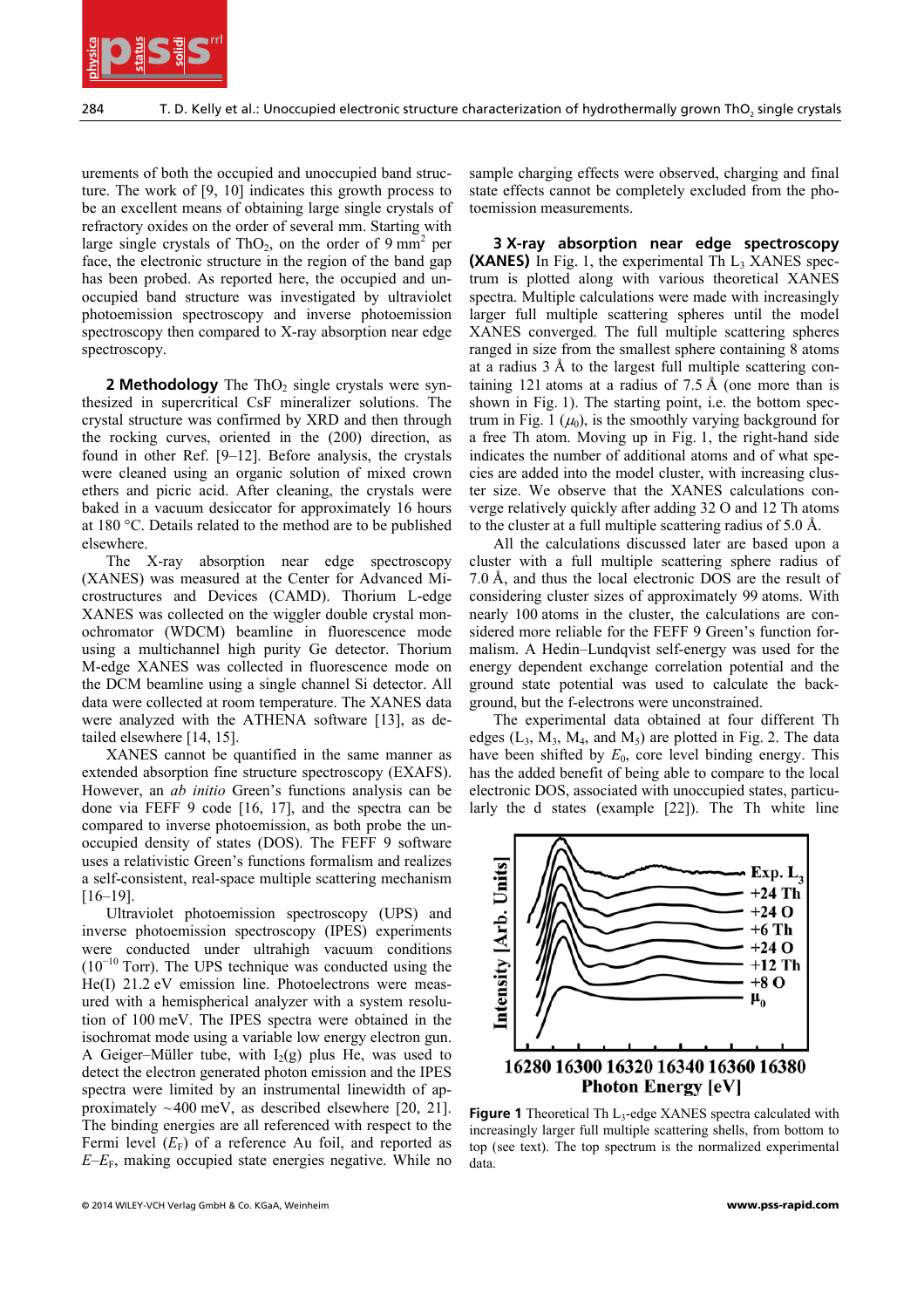

**Figure 2** Experimental XANES spectra for the  $L_3$ ,  $M_3$ ,  $M_4$ , and M<sub>5</sub> edges, as labeled. The calculated total local DOS for both thorium (Th) and oxygen (O) have been plotted (black, as labeled) along with the partial Th local 5f (red line) and 6d (blue line) DOS. The oxygen DOS has been inverted for ease of identification.

(sharp rising edge extending beyond the photoelectric edge) is compared to the Green's function calculations in a similar approach. A similar experiment was performed with amorphous actinide compounds in [23].

From the dipole selection rules, the expected transitions at the  $L_3$  and  $M_3$  edges are from states of p to s and d character ( $p \rightarrow s$  and  $p \rightarrow d$ ). Likewise, M<sub>4</sub> and M<sub>5</sub> correspond to  $\overrightarrow{d} \rightarrow p$  and  $\overrightarrow{d} \rightarrow f$  transitions. The differences in the p and d edges are apparent in Fig. 2, with the  $M_4$  and M5 XANES spectra rising sooner and more sharply than the  $L_3$  and  $M_3$  edges. The similarity between the XANES data taken at the  $M_4$  and  $M_5$ . Th edges reflect the dominant  $d \rightarrow 5f$  transitions and the placement of the 5f-type electron states just above the Fermi level or at the bottom of the conduction band. The similarity between the data taken at  $L_3$  and  $M_3$  is also expected and reflects the  $2p_{3/2}$  and  $3p_{3/2} \rightarrow 6d$  transitions and the placement of the d-type electrons,  $2p_{3/2}$  and  $3p_{3/2}$ , respectively. Comparatively, M<sub>4</sub> and  $M<sub>5</sub>$ . Th edges correspond to 6d-weighted electron states at energies farther above the Fermi level than is the case for the 5f states, well above the bottom of the conduction band minimum. This assignment for the unoccupied states is consistent with our theoretical expectations and the  $LDA + U$  calculations of [2].

In Fig. 2, the calculated total local DOS have been plotted (black line) below the experimental data, broadened with a Lorentzian by 1.0 eV half-width at halfmaximum (HWHM). The total Th local DOS is plotted as the upper black line, whereas the total O local DOS have been inverted for ease of comparison with the Th DOS. The partial Th local 5f (red line) and 6d (blue line) DOS have been plotted. This partial angular momentum projected local DOS also indicates that the d-character states sit at higher energies than those of f-character, consistent with the experimental results. We find that while there is only a very small amount of unoccupied O 2p weight,

some Th and O s-character local DOS is unoccupied, generally at higher energies than both Th f and d. Generally, the experimental data are well described by the Green's function calculations and the  $LDA + U$  calculation found in [2].

While the unoccupied band structure is composed primarily of the 5f and 6d bands, with the 5f band just above the band gap, consistent with prior theory [2–6], hybridization is implicated in the Th 6d, 5f band mixing with the occupied O 2p states and Th 6p with the O 2s. This hybridization indicates some covalency in  $ThO<sub>2</sub>$  and implies that the pure ionic model is not the correct approach. The *ab initio* total charge transfer calculated is about 0.584*e* on Th and –0.293*e* on O, as opposed to purely ionic +4*e* and –2*e*  respectively. The similarity of the XANES unoccupied Th 6d weighted spectra  $(L_3 \text{ and } M_3 \text{ of Fig. 2})$  with the inverse photoemission, support this contention as well.

**4 UPS and IPES characterization** The UPS and IPES spectra have been plotted together in Fig. 3. The O 2p weighted DOS is apparent at approximately 5 eV below the Fermi level, matching well the DOS plotted in Fig. 2. The vertical binding energy of the unoccupied 5f/6d states start at 1–2 eV above the Fermi level. This places the measured band gap between 6–7 eV, close to the estimated values of  $5.0 \text{ eV}$  [5], and  $6.9 \text{ eV}$  [2], and in general agreement with the expected prior experimental values of 5.0 eV to 6.0 eV [4–8]. Given that density functional theory usually underestimates the band gap, the fact that most theory obtains values for the band gap that are less than measured here is not too surprising, although the DFT hybrid functional estimate for the band gap (6.9 eV [2]) is very close to the experimental estimates obtained here.

The unoccupied conduction band tail DOS, probed by IPES, starts at approximately  $0.9 \pm 0.4$  eV above the Fermi level, while the O 2p weighted DOS band tail extends to approximately  $3.9 \pm 0.2$  eV, below the Fermi level, so that band gap, inclusive of the rather extensive band tail states, is smaller than the previously published band gaps, i.e.



**Figure 3** Ultraviolet photoemission (left) and inverse photoemission (right) spectra referenced ThO<sub>2</sub>. Binding energies are referenced to the Fermi level as  $E-E<sub>F</sub>$ .